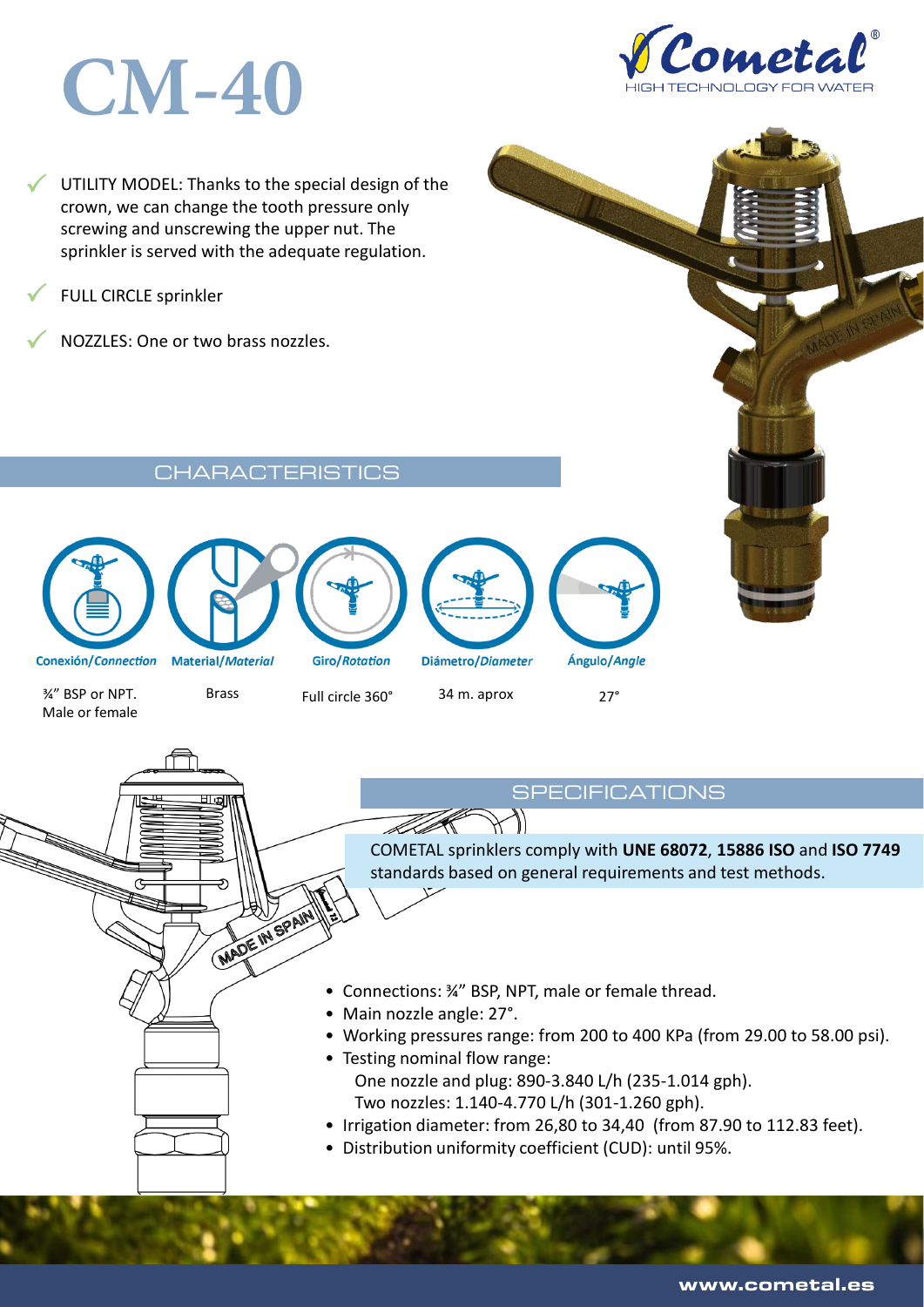

#### 1000<br>
2<br>
2<br>
2<br>
2<br>
2<br>
2<br>
DNE NOZZLE AND PLUG<br>
-6,4 mm (1/4°)<br>
-6,8 mm (1/4°)<br>
-6,8 mm (1/4°)<br>
-6,8 mm (1/4°)<br>
-6,8 mm (1/4°)<br>
-6,8 mm (1/4°)<br>
-6,8 mm (1/4°)<br>
-6,8 mm (1/4°)<br>
-6,8 mm (1/4°)<br>
-7,2 mm (9/52°)<br>
-7,2 mm (9/52°) **1500 2000 2500 3000 3500 4000 4500 5000 <sup>2</sup> 2,5 <sup>3</sup> 3,5 <sup>4</sup> Caudal /** *Flow rate* **Presión /** *Pressure* **29** *psi* **4,0+2,4 mm (5/32"+3/32") 4,4+2,4 mm (11/64"+3/32") 4,8+2,4 mm (3/16"+3/32") 5,2+2,4 mm (13/64"+3/32" 5,2+3,2 mm (13/64"+1/8") 5,6+3,2 mm (7/32"+1/8") 6,0+3,2 mm (15/64"+1/8") 6,4+3,2 mm (1/4"+1/8") 6,8+3,2 mm (17/64"+1/8) 7,2+3,2 mm (9/52"+1/8") 1321 264 528 792** *bar* **36,3 43,5 50,8 <sup>58</sup> 1057 1189 924 660 396** *gal/h L/h*  $-500$ **1000 1500 2000 528 2500 660 3000 3500 4000 <sup>2</sup> 2,5 <sup>3</sup> 3,5 <sup>4</sup> Caudal /** *Flow rate* **Presión /** *Pressure* **4,0 mm (5/32") 4,4 mm (11/64") 4,8 mm (3/16") 5,2 mm (13/64") 5,6 mm (7/32") 6,0 mm (15/64") 6,4 mm (1/4") 6,8 mm (17/64") 7,2 mm (9/52") 1057 132 264 396** *bar* **29** *psi* **36,3 43,5 50,8 <sup>58</sup> 792 924** *gal/h L/h* TWO NOZZLES EST EST ELECTRICITY CONTROL ONE NOZZLE AND PLUG AND PLUG

## **TWO NOZZLES**